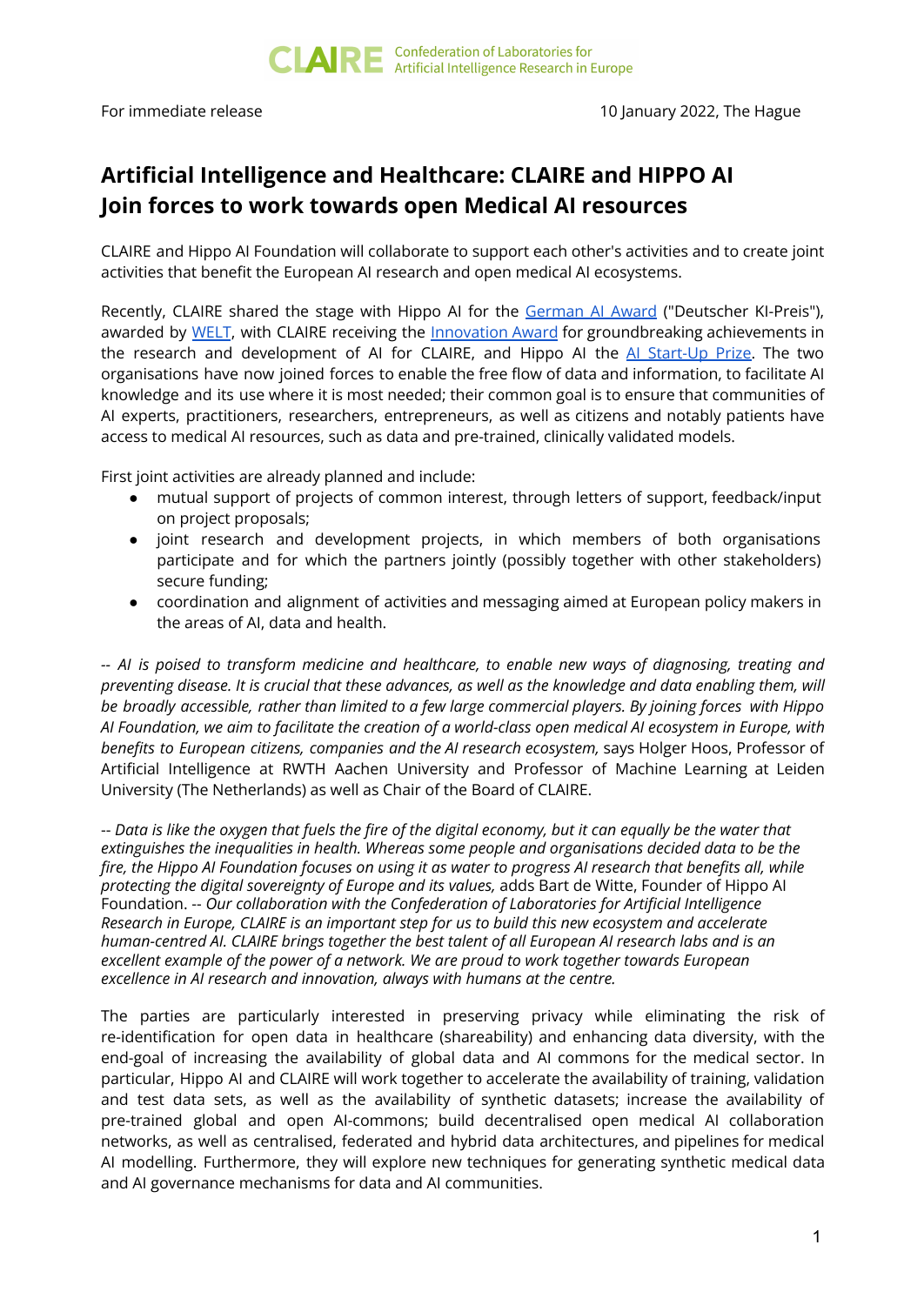

## **About CLAIRE**

CLAIRE (Confederation of Laboratories for Artificial Intelligence Research in Europe, claire-ai.org) is an organisation created by the European AI community that seeks to strengthen European excellence in AI research and innovation, with a strong focus on human-centred AI. CLAIRE aims to establish a world-wide brand recognition for "AI made in Europe" (at the level of CERN), and to position Europe in control of its own future.

Launched in June 2018, CLAIRE has the support of more than 3,900 people, most of them scientists, technologists, and researchers in AI. The supporters represent the vast majority of Europe's AI community, spanning academia and industry, research and innovation. Among the supporters are more than 140 fellows from various key scientific associations. CLAIRE has opened administrative offices in The Hague, Saarbrücken, Prague, Rome, Brussels, Oslo, Paris and Zürich. Furthermore, nine advisory groups with 48 members from 18 countries have been established, covering all areas of AI, along with the topics of ethical, legal and social implications of AI.

CLAIRE's membership network consists of over 430 research groups and research institutions, covering jointly more than 24,000 employees in 37 countries. In addition, CLAIRE is in the process of setting up an industry network, in order to foster close links between non-profit research and impactful industrial applications.

The CLAIRE has received official letters of support from the governments of nine European countries, from over 30 scientific associations across all of Europe, from the European Association for Artificial Intelligence (EurAI, which is the key European association for AI researchers), from the Association for the Advancement of Artificial Intelligence (AAAI, the key international association for AI), and from the European Space Agency (ESA).

CLAIRE is also actively liaising, on an ongoing basis, with other important organisations, including ELLIS, the HumanE AI consortium, the Big Data Value Association, euRobotics and AI4EU, and cooperates closely with ESA.

## **About HIPPO AI FOUNDATION**

The Hippo AI Foundation is a non-profit that accelerates the development of open-sourced medical AI by creating data and AI commons for the healthcare industry.

As an altruistic data trustee, Hippo AI unifies, cleanses, and de-identifies data from individual and institutional data donations. This means making data available without reward for open-source usage that benefits communities or society at large, such as the use of breast-cancer data to improve global access to breast cancer diagnostics.

The Hippo AI Foundation assists individuals in exercising their rights under Regulation (EU) 2016/679 in particular managing their consent to data processing, their right to Right to Life (EU Fundamental right Art 3), Right to Integrity (EU Fundamental right Art 3) and the Right to Healthcare (EU Fundamental right Art 35).

Hippo AI's focus is to maximise the positive social impact of the application of AI in healthcare by de-economising data and leveraging its social value, reinventing the European social market economy by believing in economic growth and prosperity for all. Global data and AI commons will improve health service coverage and health outcomes and consequently increase universal access to healthcare.